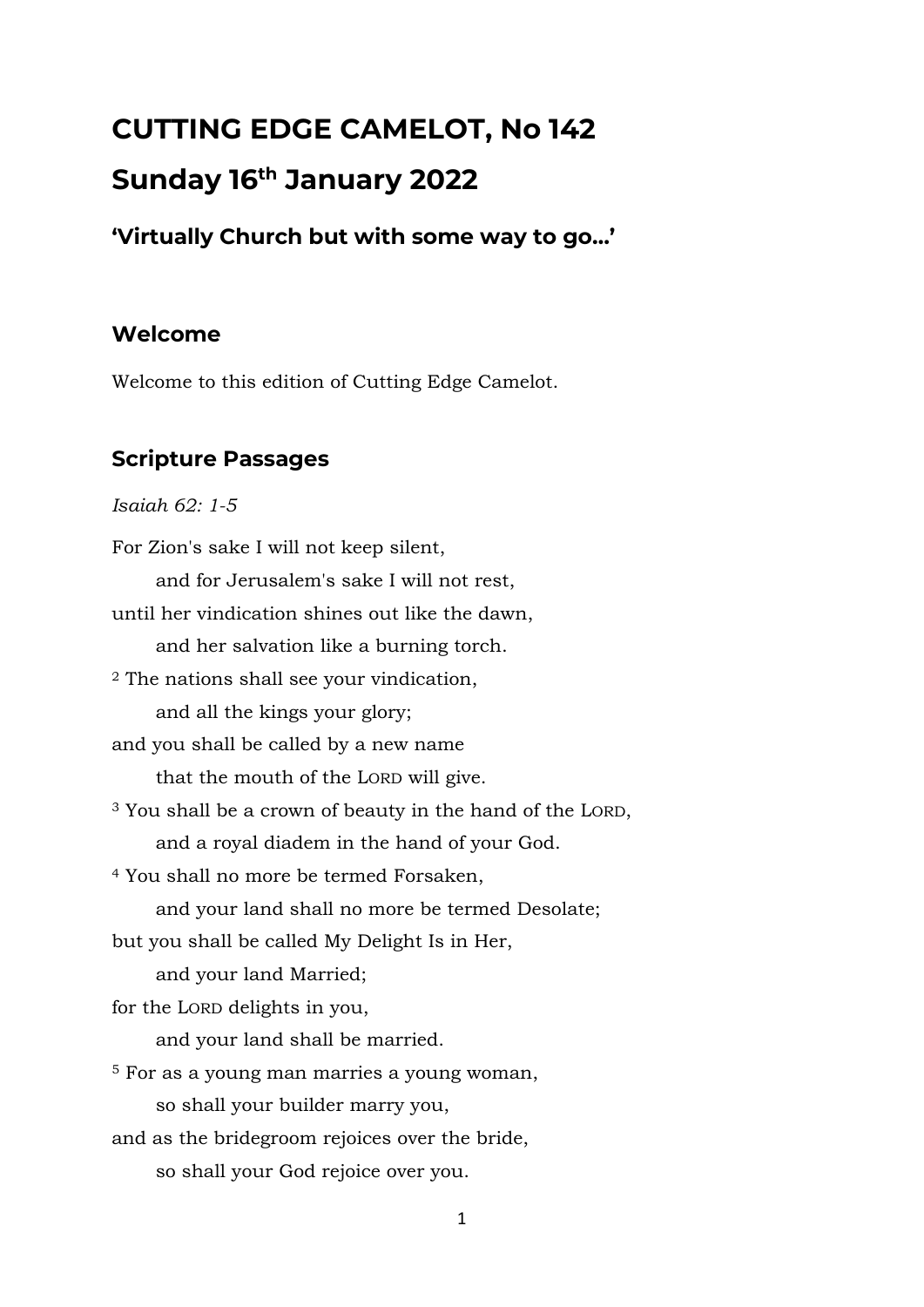*John 2: 1-11*

On the third day there was a wedding in Cana of Galilee, and the mother of Jesus was there. <sup>2</sup> Jesus and his disciples had also been invited to the wedding. <sup>3</sup> When the wine gave out, the mother of Jesus said to him, "They have no wine."

<sup>4</sup> And Jesus said to her, "Woman, what concern is that to you and to me? My hour has not yet come."

<sup>5</sup> His mother said to the servants, "Do whatever he tells you."

<sup>6</sup> Now standing there were six stone water jars for the Jewish rites of purification, each holding twenty or thirty gallons.

<sup>7</sup> Jesus said to them, "Fill the jars with water." And they filled them up to the brim.

<sup>8</sup> He said to them, "Now draw some out, and take it to the chief steward." So they took it.

<sup>9</sup> When the steward tasted the water that had become wine, and did not know where it came from (though the servants who had drawn the water knew), the steward called the bridegroom <sup>10</sup> and said to him, "Everyone serves the good wine first, and then the inferior wine after the guests have become drunk. But you have kept the good wine until now."

<sup>11</sup> Jesus did this, the first of his signs, in Cana of Galilee, and revealed his glory; and his disciples believed in him.

#### **Reflection**

Almost two years ago when the gravity of the pandemic first became apparent we seemed to live in an age of heroes. At a local level there were volunteer groups offering their services to the elderly and vulnerable, those advised to shield. And at a national level there were people like Captain Tom to admire and the weekly clap for the NHS that took place on our doorsteps.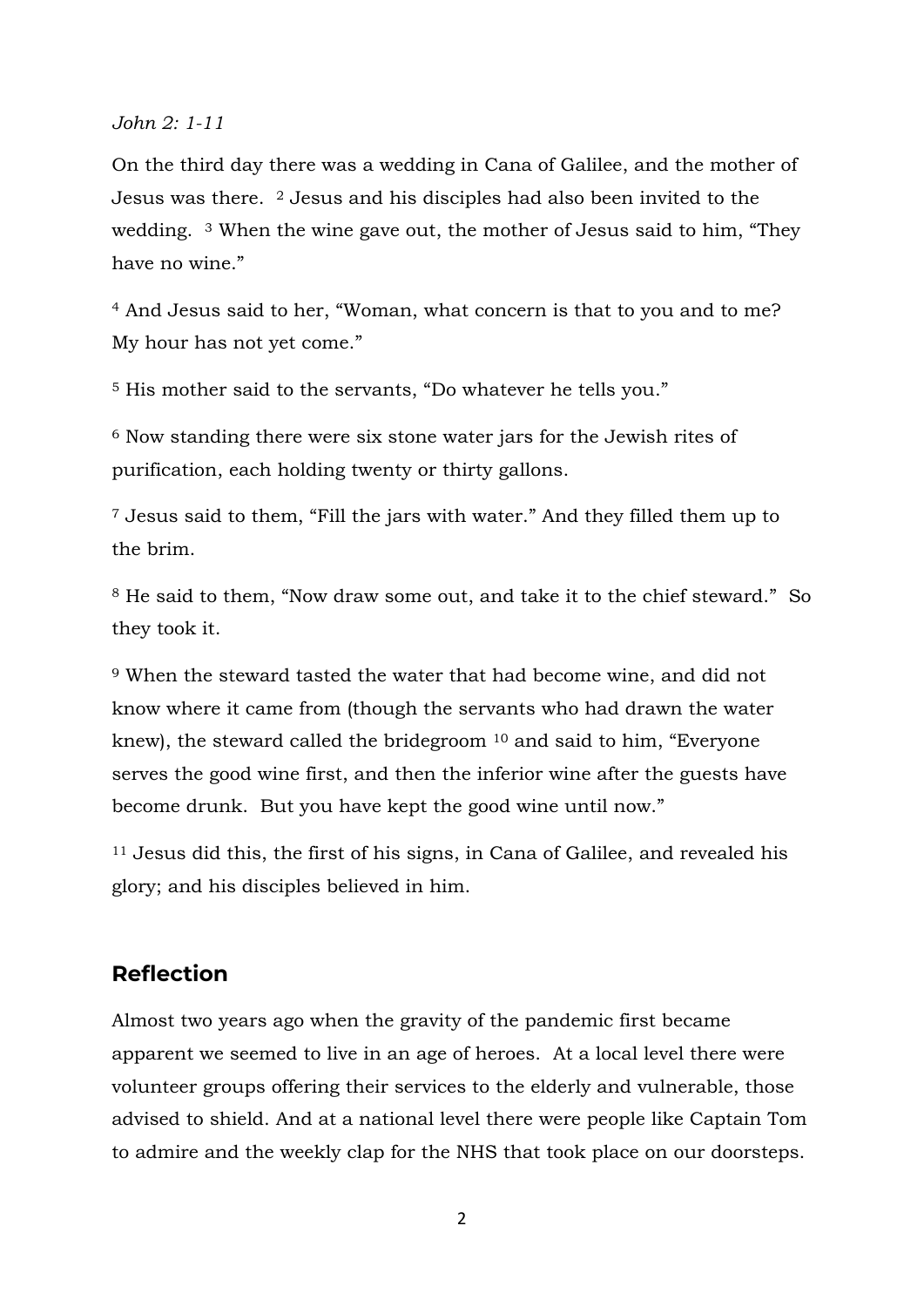And yet that heroic period is now long since over. As we face the uncertainties and suffering created by yet another strain of the virus, the Omicron variant, this public mood seems to have been replaced by exhaustion and fatigue and even anger.

How much more can we take we might ask?

As we read the well known account of the turning of water into wine this morning it may strike us as being particularly relevant to our current circumstances.

The narrative begins in a spare and stark fashion giving the minimum of details, '*On the third day there was a wedding in Cana of Galilee, and the mother of Jesus was there. Jesus and his disciples had also been invited to the wedding*.'

What we wonder is this building up to? The answer comes with shocking clarity in the next verse, '*When the wine gave out, the mother of Jesus said to him, "They have no wine."*'

Running out of wine at a wedding in our day would most likely be a source of embarrassment to the hosts. However, in those days, it is likely that this response would have been even greater. For wine was considered to be indispensable to any properly conducted public celebration and a host should never allow the supplies of wine to come anywhere near the point where they could be exhausted. So this family was facing a potential social disgrace which could have lasted for a long time to come.

This indeed is a moment of crisis and it is one for which unaided natural resources clearly will not suffice.

At such moments our choices become very simple. Do we just give up in despair or do we turn to God?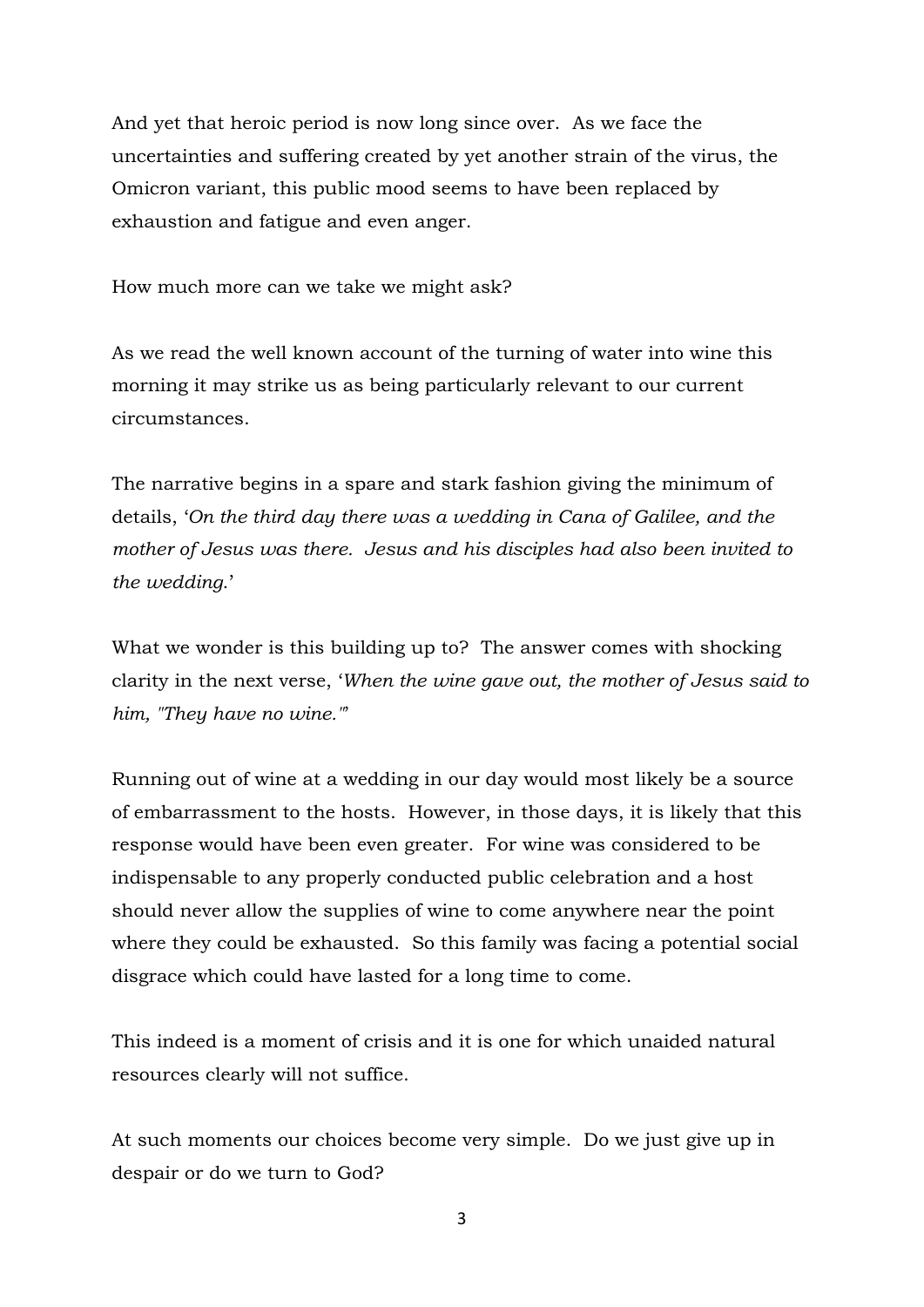Mary's words too are very simple, '*They have no wine*.' At one level this seems like just a straightforward statement of fact. But at another these are words addressed to Jesus. In that sense they have the nature of a prayer which is made in the faith that somehow Jesus will be able to save this family from social disgrace.

However, at first it seems that Jesus is simply not going to listen to his mother. Indeed, His words '*Woman, what concern is that to you and to me?*' may strike us as being somewhat abrupt. On the other hand, Jesus' overriding concern is about fulfilling God's purposes and doing so with the right sense of timing. For this reason He goes on to say, '*My hour has not yet come*'.

Mary, however, is also a person of faith. She is not put off by the initially unpromising nature of Jesus' response. Perhaps this serves as a lesson to us to persist in prayer even when to begin with we may not be sure whether or not God is listening.

So she then says to the servants simply '*Do whatever he tells you*'. Again this demonstrates the depth of Mary's faith. She has complete trust in Jesus and is willing to surrender any element of control over how events will play out. She trusts that Jesus will do something powerful and effective but she has no idea what this might be. Again we may take this as a lesson in prayer to be able to leave our requests totally in the hands of God who may choose to fulfil them in a wholly unexpected way.

And, yes, the way that God answers Mary's prayer is indeed unexpected. And yet at the same time there is something comfortingly down to earth in the way that this happens.

For the miracle occurs not simply through God's supernatural power but also through the use of ordinary, everyday objects which are in common use.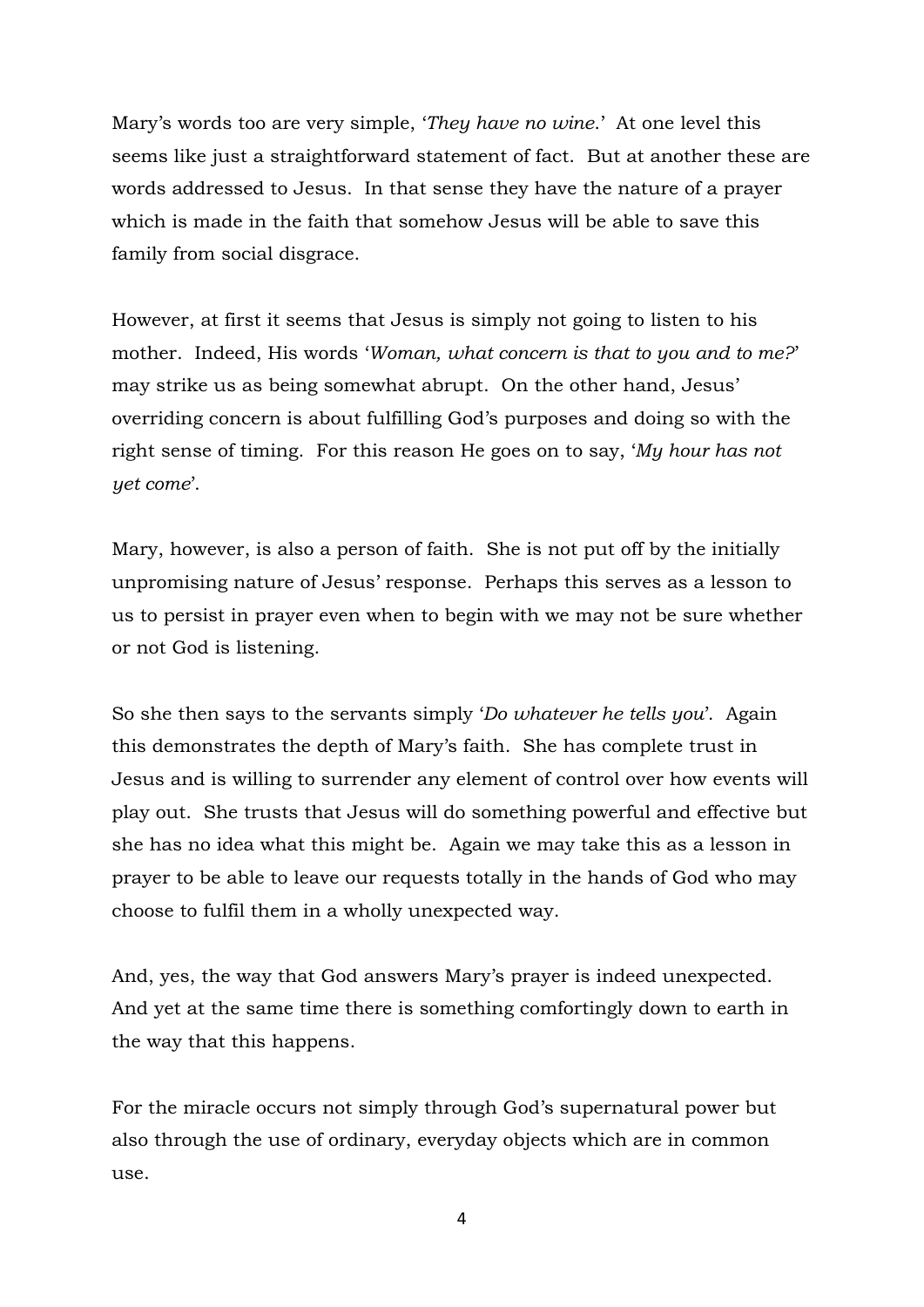We are told first of all that there are six stone water jars standing by each holding twenty or thirty gallons. What part, we wonder, will these insignificant looking objects play in the events which are to unfold?

The suspense of the narrative continues as Jesus orders the jars to be filled to the brim to the water. As we think of the water we may think that this perhaps represents our own ordinary, everyday experience. For it is this rather than anything extraordinary which we need to bring to God so that it can be transformed. What water might we bring to God? Could it be some of the troubles and difficulties, fears and sorrows that we are experiencing at this moment?

And then when the water is brought to Him Jesus is able to begin working this miracle. But He has to begin by working with something. We may look at the current circumstances of our lives and wonder how God could possibly make a difference in them. But as we faithfully bring these to God in prayer then the transformation can begin.

As I reflected on this I remembered some of the weddings that I have officiated at in the last two years when restrictions have been at their height. Much of the normal 'wine' of such celebrations was simply not available. And yet without minimising the distress felt by close family members who were not able to attend, many of these occasions seemed to take on a new meaning in which the Holy Spirit was present in a very powerful and personal way.

But when we reflect on the miracle of turning water into wine we are of course talking about something greater and more lasting than the need to facilitate the celebrations at any human wedding, important though these may be.

For, in the Bible, weddings are also a metaphor for God's relationship with His people and of the messianic age which is to come.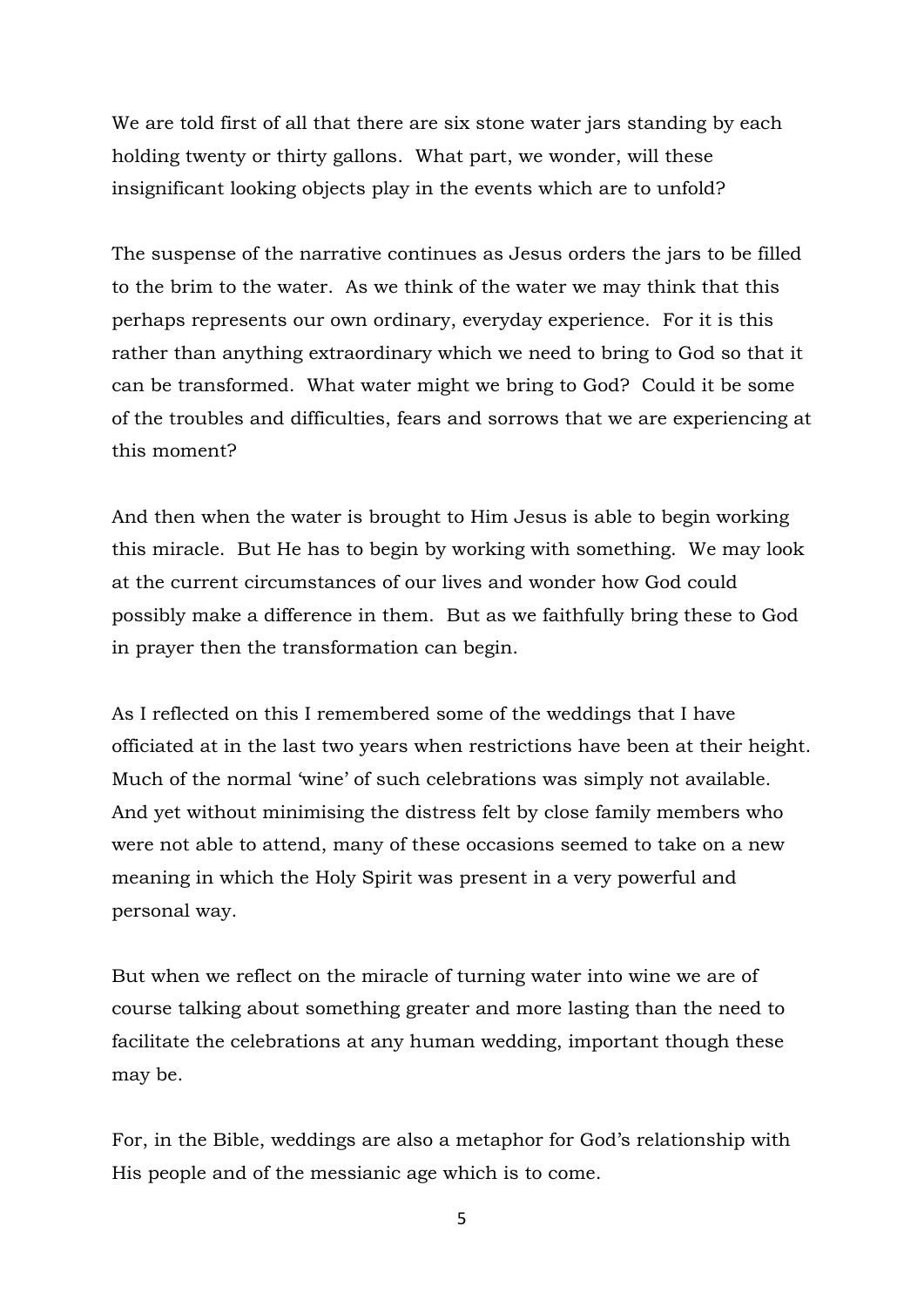It is to these realities that our Old Testament reading from Isaiah draws our attention. A solitary voice prays for the future of Jerusalem and then expresses joy at its forthcoming transformation.

God's people are to be beautiful and of royal worth. And in order to express the joy and delight of the relationship between God and His people it is fitting to use the metaphor of marriage. So Jerusalem '*shall be called My Delight Is in Her… for the LORD delights in you, and your land shall be married. For as a young man marries a young woman, so shall your builder marry you, and as the bridegroom rejoices over the bride, so shall your God rejoice over you.*'

This describes the delight of God in His people and also the joy of our final destiny with God where we will be with Him for ever.

So how does this well known miracle of the turning of water into wine speak to us today? Surely first of all as it always has done to remind and summon us to a renewal of our faith in Christ which so often is brought about by times of crisis. Water was turned into wine not to serve as a spectacle but as a sign of God's kingdom and of Christ's identity as Messiah. For this was the first of Jesus' signs performed in Cana of Galilee. It revealed His glory and provoked faith in His disciples.

And then again it encourages us to look again at our own circumstances, the water of our everyday experience. Do we see the potential for God to transform them as like Mary we come to God in prayer and are willing to trust Jesus to do whatever He chooses with what we bring to Him?

*Tristram*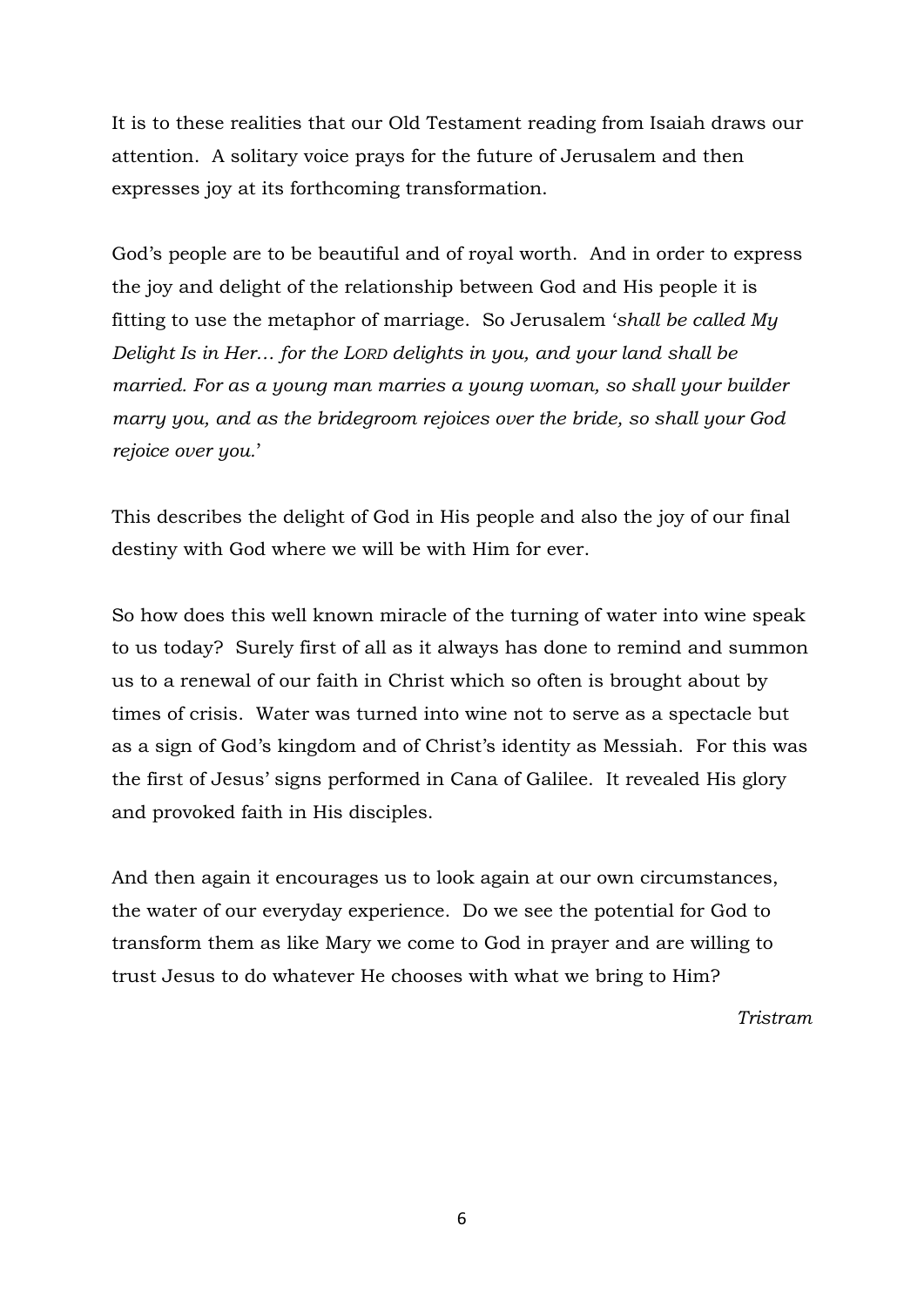# **Masks are still back**

Just a reminder to everyone that under the government's Plan B covid restrictions masks are once more mandatory in churches.

# **Points for Prayers**

- Bringing our everyday experience before God in prayer to enable Jesus to transform this
- Continuing concerns about the rise in cases of the Omicron variant and the pressures that this places on everyone
- Continued thanksgiving for the care, skill and courage of NHS workers and that they will not be overwhelmed by the demands on them in the winter period
- Those whom we know who are facing illnesses of all kinds and have recently been bereaved
- Our curate Anna and her family as they prepare for their move to Cornwall
- Bishop Ruth and the rest of the Diocesan staff as they take on additional responsibility in this vacancy in See
- For the choice of a new Bishop, someone who shares God's heart for this Diocese
- For Elliscombe House in Higher Holton now reopened and for its first residents
- For North Cadbury Church School and other local schools as their new term proceeds
- Prayers and thanksgiving for contributions to the foodbanks and for those helping to take these to the foodbanks.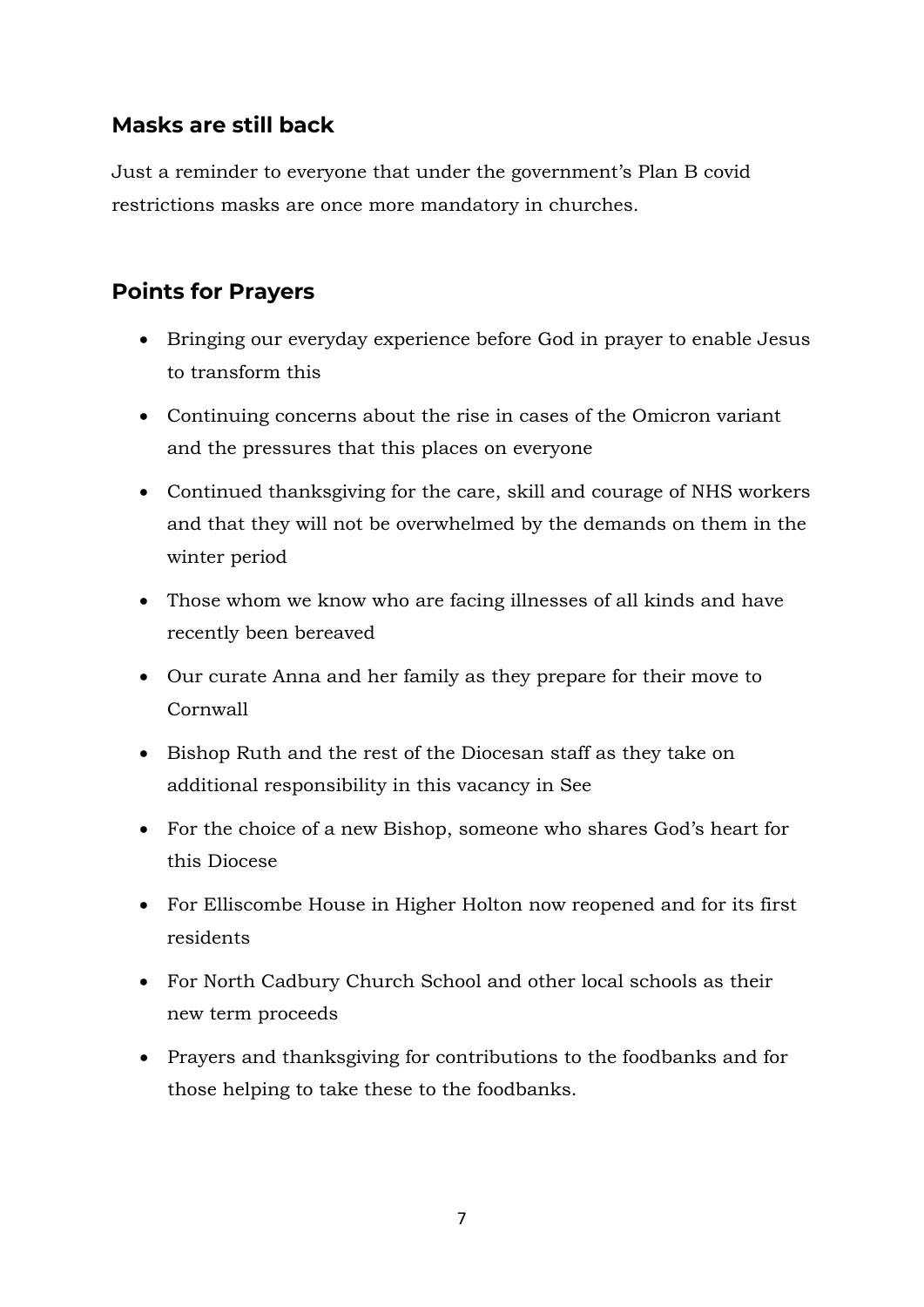#### **Hymn**

One of the hymns set for this Sunday is 'Rejoice ! The Lord is King.'

# **Services for the rest of January**

| Sunday 16 <sup>th</sup> January | 9.30 am Communion, Compton Pauncefoot   |
|---------------------------------|-----------------------------------------|
| Sunday 16 <sup>th</sup> January | 11.00 am Communion, Maperton            |
| Sunday 16 <sup>th</sup> January | 11.00 am Sunday Worship, North Cadbury  |
| Sunday 16 <sup>th</sup> January | 4.00 pm Evensong, Yarlington            |
| Sunday 23rd January             | 8.00 am Communion, Blackford            |
| Sunday 23rd January             | 9.30 am Communion, South Cadbury        |
| Sunday 23rd January             | 9.30 am Matins, Compton Pauncefoot      |
| Sunday 23rd January             | 9.30 am Morning Worship, North Cheriton |
| Sunday 23rd January             | 11.00 am Communion, North Cadbury       |
| Sunday 23rd January             | 11.00 am Communion, Holton              |
| Sunday 23rd January             | 11.00 am Sunday Worship, Yarlington     |
| Sunday 23rd January             | 4.00 pm Evening Service, Galhampton     |
| Sunday 30 <sup>th</sup> January | 8.00 am Communion, Blackford            |
| Sunday 30 <sup>th</sup> January | 9.30 am Family Service, North Cheriton  |
| Sunday 30 <sup>th</sup> January | 11.00 am Matins, Maperton               |
| Sunday 30 <sup>th</sup> January | 4.00 pm Evensong, Galhampton            |

#### **Excalibur**

Excalibur is back in paper form. It contains details of Camelot people, a record of baptisms, weddings and funerals undertaken through the church in the Camelot Parishes. The December and January editions of Excalibur